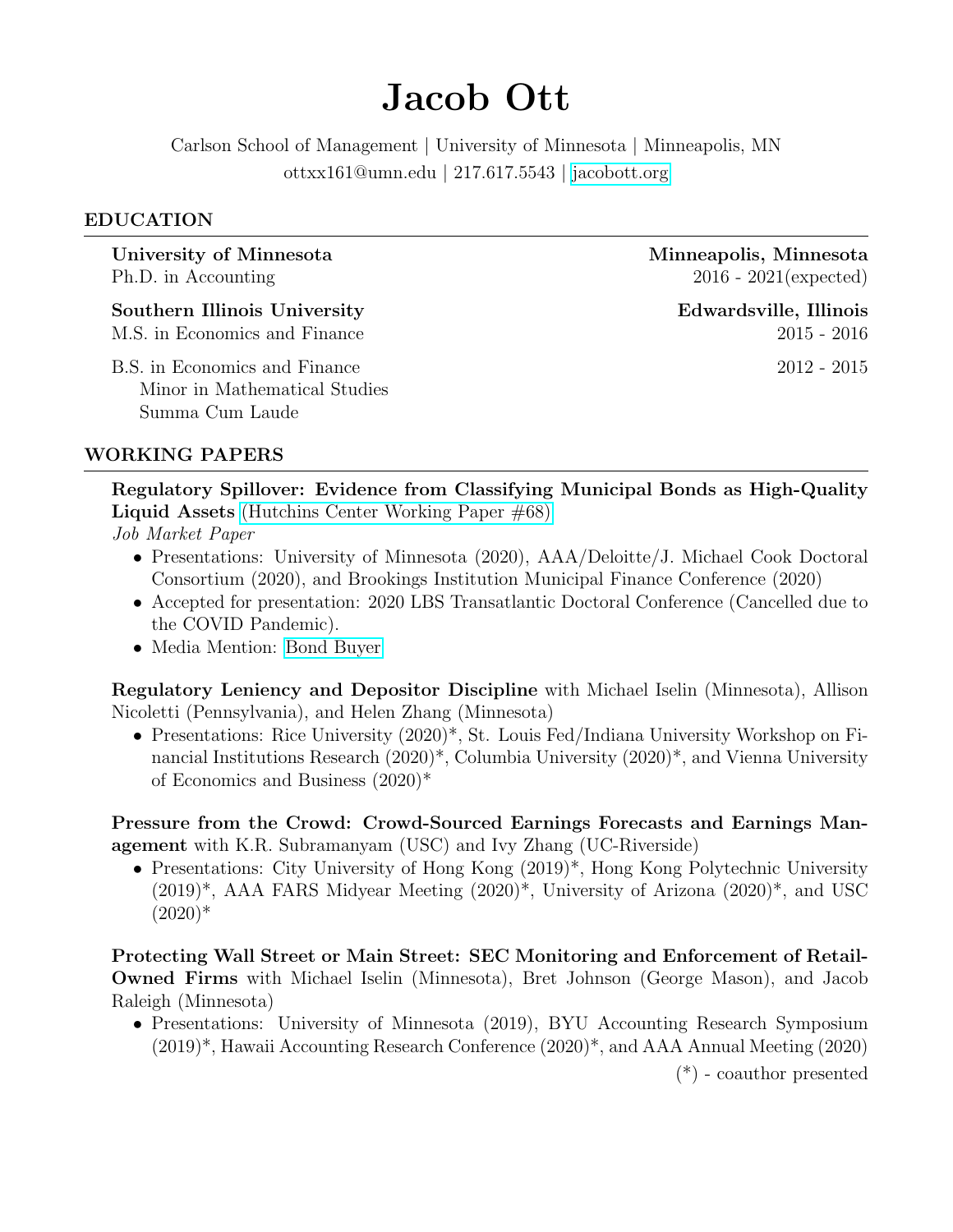#### WORKS IN PROCESS

Facial Masculinity of Engagement Partners and Audit Quality with Andrew Fluharty (Minnesota-Duluth), Xinyuan Shao (Minnesota), and Pervin Shroff (Minnesota) Draft Writing Stage

Mark-to-Model Fair Value Accounting and Systemic Risk with Scott Liao (Toronto), Ethan Yao (Minnesota), and Helen Zhang (Minnesota) Data Analysis Stage

# RESEARCH INTERESTS

External Monitors (e.g., Analysts, Auditors, Regulators, etc.), Financial Institutions, and Municipal Finance

#### TEACHING EXPERIENCE

| Introduction to Financial Reporting                 |      |
|-----------------------------------------------------|------|
| Rating: 5.7/6 (Winner of Teaching Excellence Award) | 2019 |
| Rating: 5.5/6 (Winner of Teaching Excellence Award) | 2018 |

# CONFERENCE PARTICIPATION

| AAA Annual Meeting                                                           | 2020             |
|------------------------------------------------------------------------------|------------------|
| PhD Student Symposium on Financial Market Policy Development & Research      | 2020             |
| Brookings Institution Municipal Finance Conference                           | 2020             |
| St. Louis Fed/Indiana University Workshop on Financial Institutions Research | 2020             |
| AAA/Deloitte Foundation/J. Michael Cook Doctoral Consortium                  | 2020             |
| AAA FARS Midyear Meeting                                                     | 2019             |
| Minnesota Empirical Conference                                               | 2017, 2018, 2019 |
| Minnesota-Chicago Theory Conference                                          | 2018             |
| UT-Austin Theory Conference                                                  | 2018             |

#### HONORS AND AWARDS

| Carlson School of Management Dissertation Fellowship               | 2020-2021  |
|--------------------------------------------------------------------|------------|
| AAA/Deloitte Foundation/J. Michael Cook Doctoral Consortium Fellow | 2020       |
| Accounting Alumni Fellowship                                       | 2019, 2020 |
| PhD Student Teaching Award                                         | 2019, 2020 |
| Carl Nelson Fellowship                                             | 2018       |
| PhD Summer Research Fellowship                                     | 2017-2020  |
| Competitive Graduate Award                                         | 2015-2016  |
| Economics Alumni Graduate Student Award                            | 2015-2016  |
| Senior Standout Award                                              | 2015       |
| Delta Sigma Pi Scholarship Key Award (Highest GPA)                 | 2015       |
| Robert S. Hoeke Scholar in Economics                               | 2014-2015  |
| Boeing Scholar in Business                                         | 2013-2014  |

#### WORK EXPERIENCE

Illinois SBDC International Trade Center Edwardsville, Illinois International Trade Assistant Summer 2015